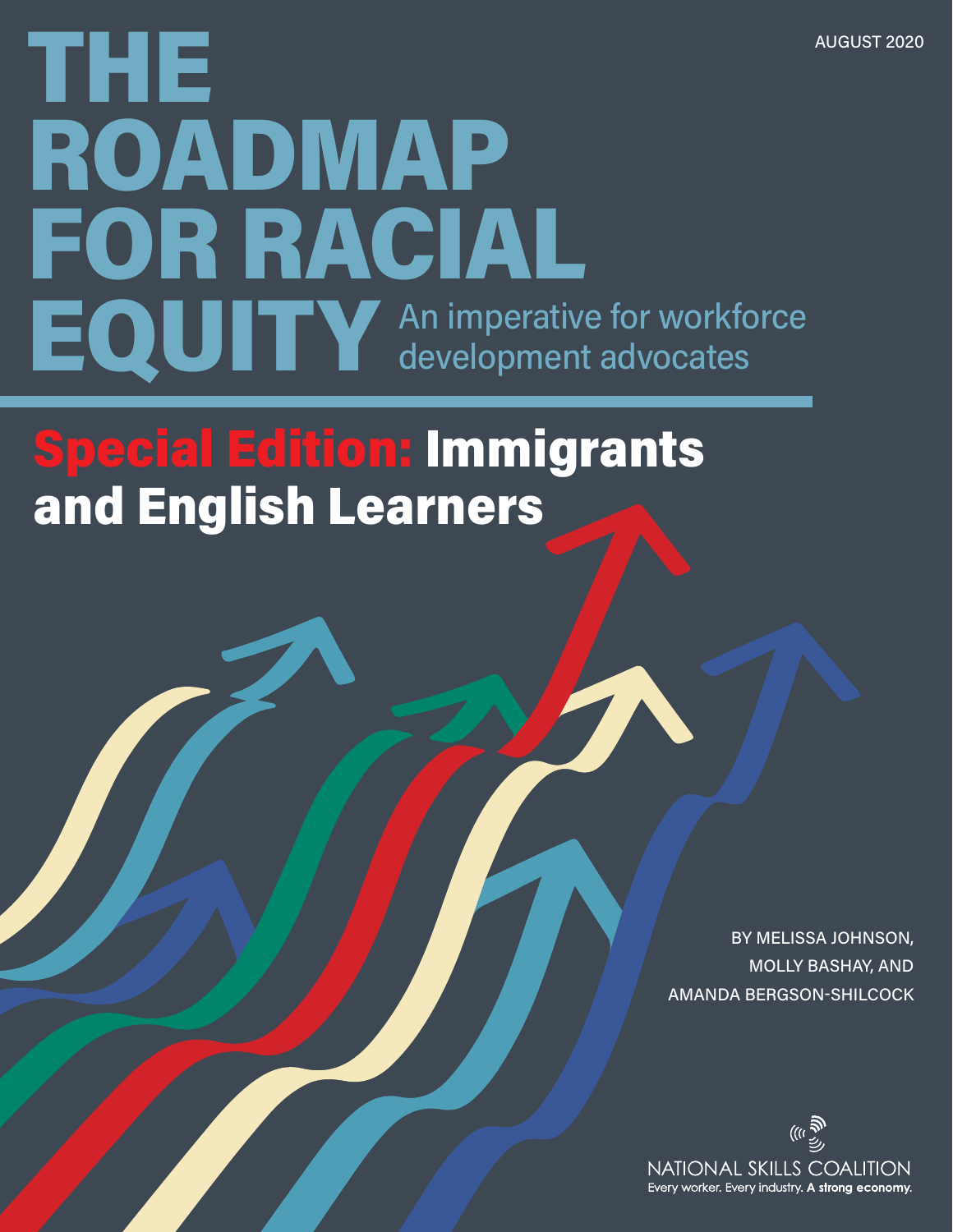## THE ROADMAP FOR RACIAL EQUITY An imperative for workforce

## Special Edition: Immigrants and English Learners

BY MELISSA JOHNSON, MOLLY BASHAY, AND AMANDA BERGSON-SHILCOCK

#### **This fact sheet features excerpts from The Roadmap for Racial Equity report. [Read the full](https://nationalskillscoalition.org/resources/publications/file/Racial-Equity-Report_6x9_web.pdf)  [Roadmap](https://nationalskillscoalition.org/resources/publications/file/Racial-Equity-Report_6x9_web.pdf) at National Skills Coalition's website.**

**NOTE:** This fact sheet recognizes that the challenges faced by people of color with deep generational roots in the United States and the challenges faced by immigrants sometimes differ. The policies highlighted here focus on addressing inequities for people of color who are immigrants and English learners. Other policies included in the larger *Roadmap* report focus on US-born individuals. View the full report at **[nationalskillscoalition.org/Roadmap](http://nationalskillscoalition.org/Roadmap)**.

This fact sheet also acknowledges that education and workforce development is a crucial component, *but not the sole answer,* to addressing the vast employment, income, and wealth inequities between people of color and White Americans in the US. It is our hope that the agenda included here for advancing racial equity within state and federal workforce policies aligns with and supplements broader efforts in both the public and private sectors to achieve racial and economic justice.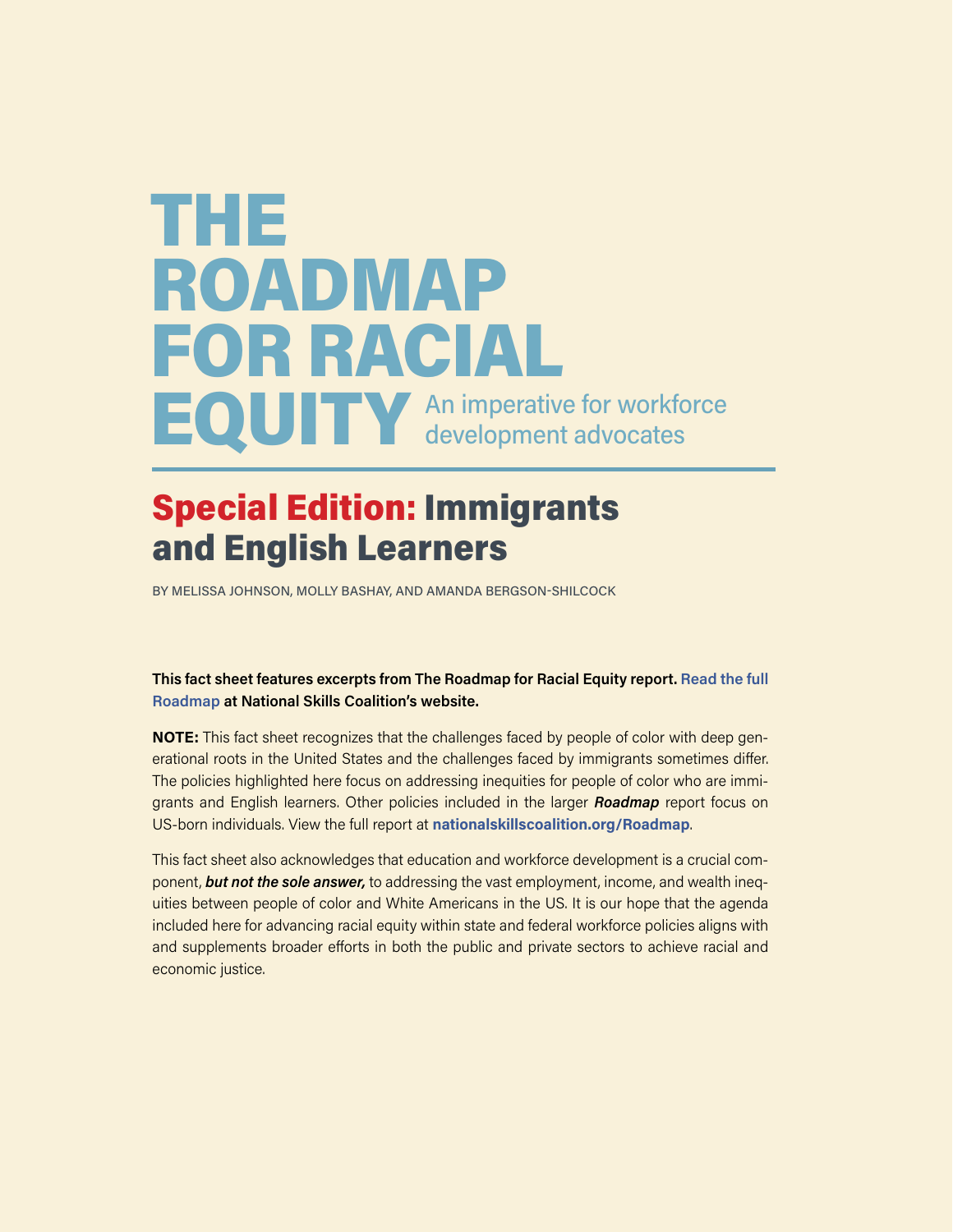## **Definitions**

#### Racial equity:

Racial equity is achieved when race or immigration status is no longer correlated with one's outcomes; when everyone has what they need to thrive, no matter where they live. An example of achieving racial equity in workforce development is when race or immigration status no longer determines the likelihood of a participant's completion of a training program or their educational attainment.<sup>1</sup>

#### Structural racism:

A system in which public policies, institutional practices, cultural representations, and other norms work in various, often reinforcing ways to perpetuate racial group inequity. It identifies dimensions of our history and culture that have allowed privileges associated with 'whiteness' and disadvantages associated with 'color' to endure and adapt over time. Structural racism is not something that a few people or institutions choose to practice. Instead it has been a feature of the social, economic, and political systems in which we all exist.<sup>2</sup>

#### Table of contents

- 2 Racial disparities and the need for policy solutions
- 4 Getting specific: Policy solutions to improve racial equity
- 5 A note about data privacy and protection
- 8 A case study in upskilling investment: New York's LaGuardia Community College
- 11 Permanent protections and a skills-based path to citizenship for Dreamers
- 12 Endnotes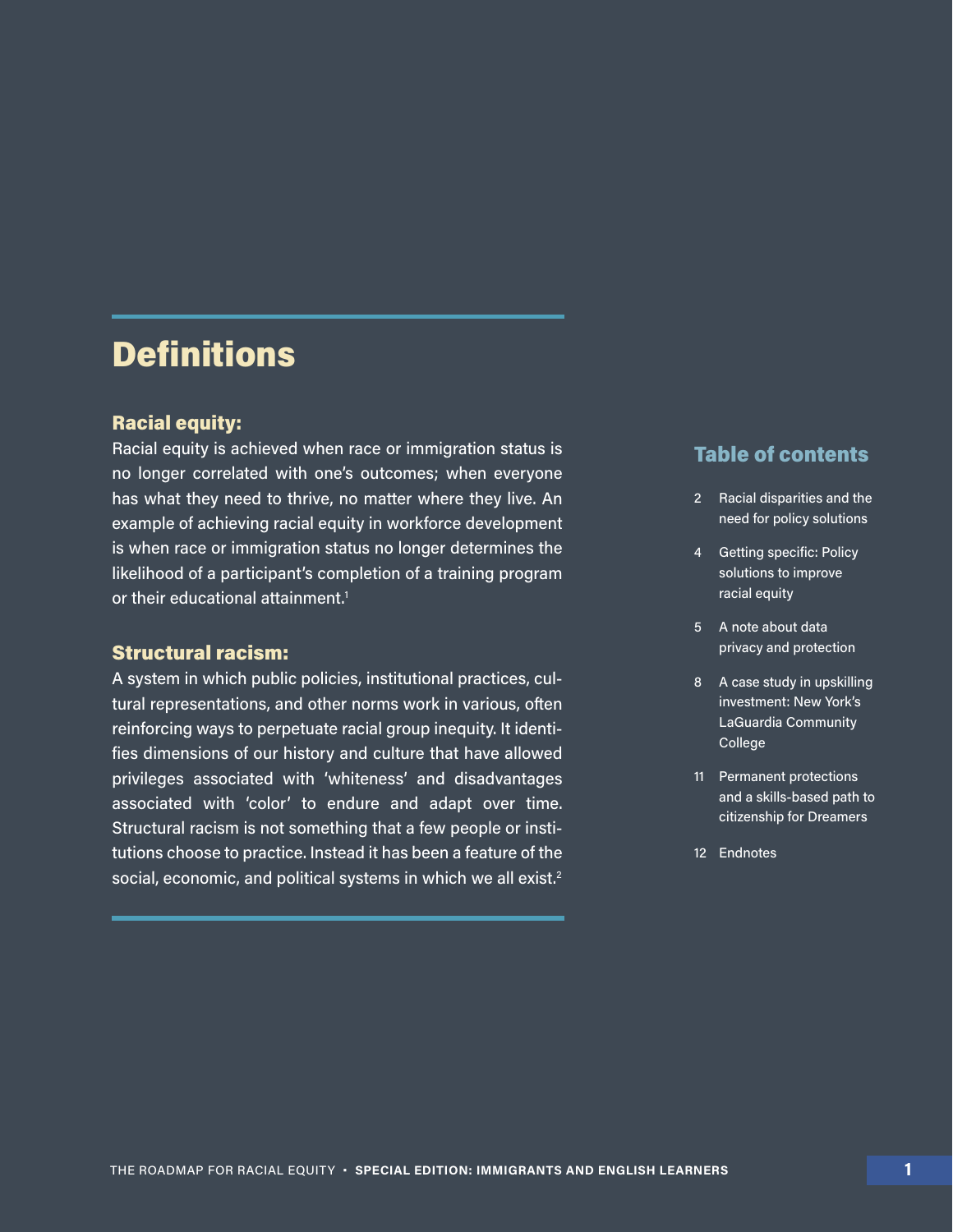#### Racial disparities and the need for policy solutions

The ethnic and racial diversity of the residents of the United States of America is one of our country's unique strengths. However, Black, Latinx, Pacific Islander, Native, and certain Asian American workers face wide racial inequities in educational attainment, employment, and income. Immigrants and English learners, the majority of whom are people of color, $^3$  face similar inequities.

While the Covid-19 pandemic has drawn renewed attention to these inequities, they existed long before the pandemic. The US has fueled these disparities through decades of intentional, structurally racist policies, including those that have shaped postsecondary education and training. These disparities carry huge implications for people, businesses, and our economy. As long as these inequities exist, our country is undercutting its own economic competitiveness: Racial workforce diversity is a key driver of America's economic growth, as it is one of the most important predictors of business sales revenue, customer numbers, and profitability.<sup>4</sup>

Today, US businesses find themselves as a crucial inflection point in their search for talent. Jobs that require skills training beyond high school, but not a four-year degree, make up the largest part of the labor market in the United States and in each of the fifty states.<sup>5</sup>

Yet too few workers can access the training and education needed for these jobs. As the charts on the next page indicate, racial disparities in educational attainment exist for both US-born and immigrant adults. For example, Latinx immigrants are the least likely to have attained an associate degree or higher, with just 15 percent of adults reaching that threshold. There are also very wide differences in attainment among the many different ethnicities categorized as Asian. For example, just 11 percent of Bhutanese Americans have an associate degree or higher, and 23 percent of Pacific Islander, Laotian, and Cambodian Americans have reached that level of educational attainment. In contrast, higher percentages of South Asian (78 percent) and East Asian Americans (66 percent) have reached at least the associate degree level in their education.

All of these disparities are the result of historical and current policies and practices that have systemically limited educational and economic opportunities for people of color. These inequities are especially urgent from a racial equity perspective because within ten years, people of color will make up more than half of the US workforce.<sup>6</sup>

Already, immigrants comprise one in six American workers, and English learners<sup>7</sup> make up one in ten workers.<sup>8</sup> Most immigrants are non-White, and this trend is expected to continue well into the future, with Asian and Latinx immigrants making up the largest shares of new Americans.<sup>9</sup> English learners are similarly likely to be people of color.<sup>10</sup> And as the recent pandemic has once again demonstrated, workers of color are disproportionately vulnerable to layoffs and pay cuts.<sup>11</sup>

If American education and training programs produced more equitable results for workers of color, the country could close the gap between the number of jobs that require skills training

If American education and training programs produced more equitable results for workers of color, the country could close the gap between the number of jobs that require skills training and the number of workers who have such training.

44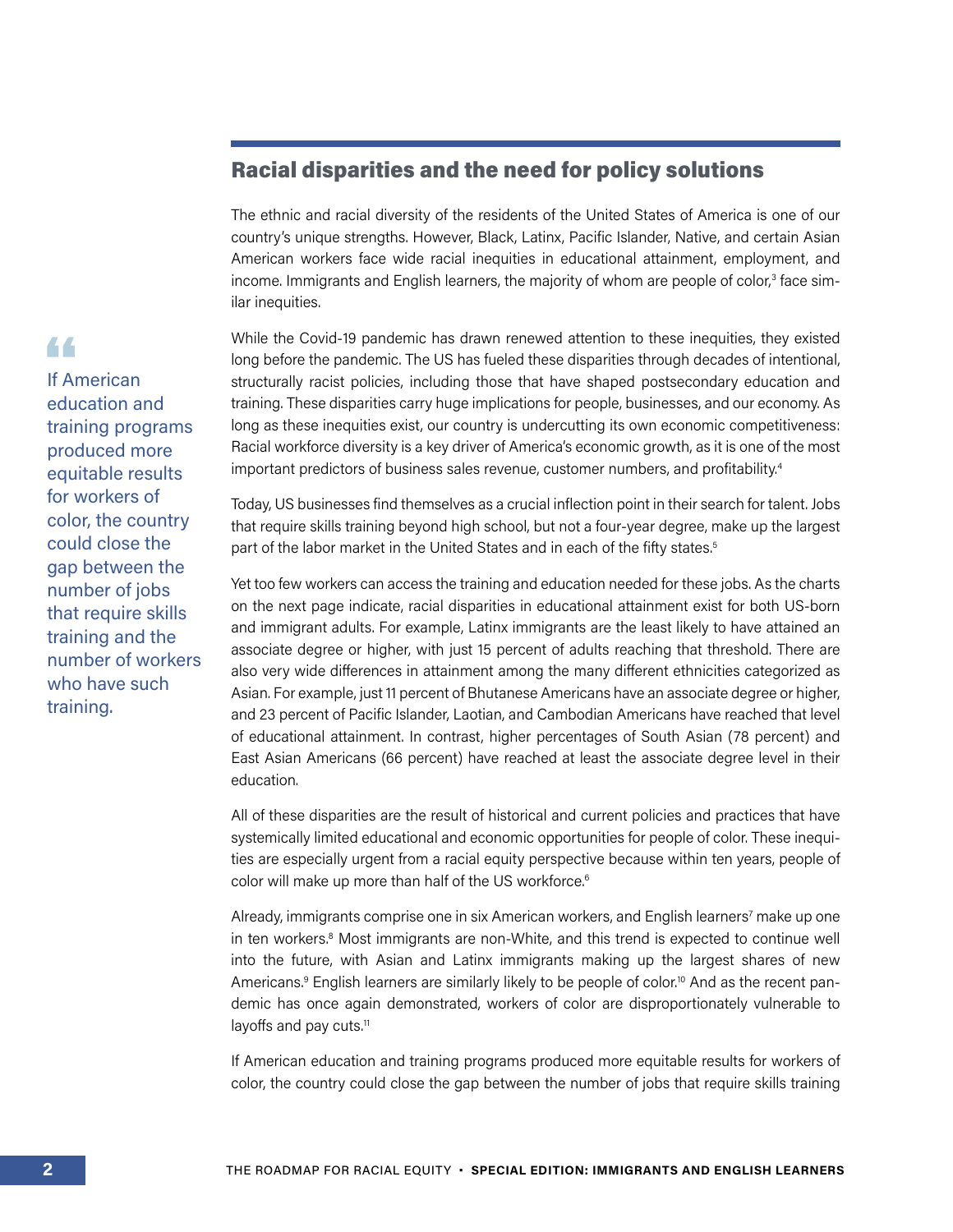



#### **Current educational attainment and projected state/national-level job education requirements by race/ethnicity and ancestry: United States, AA degree or higher, Asian or Pacific Islander, All people, 2015**



*Source: PolicyLink / PERE National Equity Atlas, www.nationalequityatlas.org*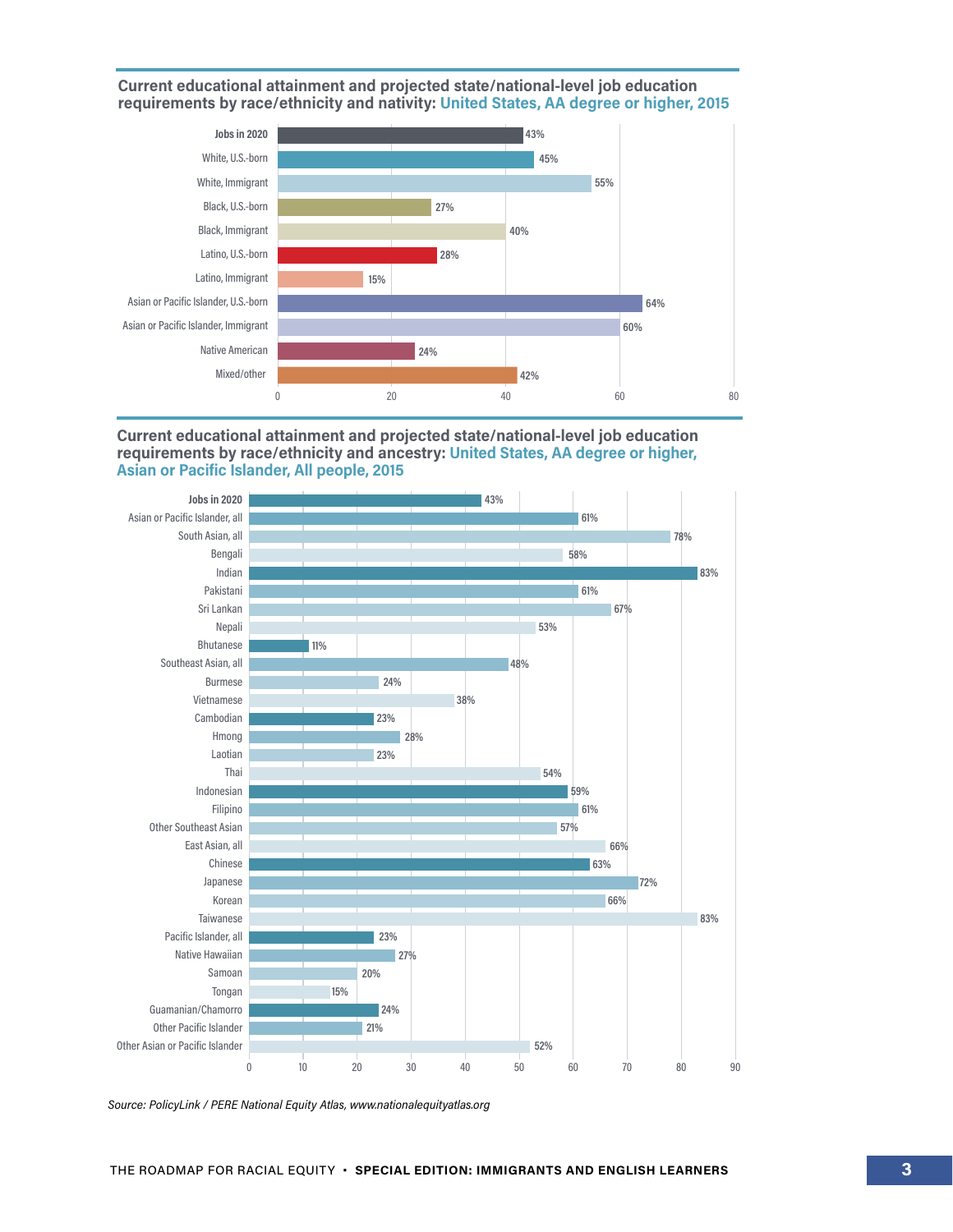and the number of workers who have such training. Expanding career pathways for people of color and supporting their advancement along these pathways are necessary precursors to achieving positive economic outcomes.<sup>12</sup> This includes ensuring that workers recently displaced because of the pandemic have equitable opportunities to build their skills and prepare for in-demand jobs as the US labor market continues to adjust to a post-pandemic reality.

Because public policy decisions have played a key role in *forming* racial inequities, policies must also be an integral part of the *solution*. Now is the time to adjust workforce policies and craft new ones to ensure that every person in our country has a fair shot at achieving economic stability and success. This is the right aspiration, especially for a country that professes the ideals of liberty and justice for all.

#### Getting specific: Policy solutions to improve racial equity

Policymakers and advocates can use a variety of tools to help improve racial equity and prepare more workers of color for in-demand jobs. As communities implement new and expanded education and workforce development policies to address the unprecedented wave of job losses associated with the Covid-19 pandemic, it will be vital to ensure those policies are intentionally targeting racial disparities. The solutions outlined below include recommendations for state and federal action, both of which will be critical components as communities begin the task of adapting to a post-pandemic world.13

Chief among these policies should be an investment in data systems and data analysis. It is important to start with data because without accurate information, there is no way for policymakers to set appropriate goals for narrowing equity gaps. Data is also essential for policymakers to gauge the success of their initiatives in addressing inequities. With data, advocates and policymakers can make informed judgments about how effectively workforce and education policies are serving workers of color, and whether policies are mitigating the disproportionate negative impacts experienced by workers of color due to both the pandemic and longstanding structural inequities in American society.<sup>14</sup>

#### RECOMMENDATION: **Develop education and workforce data systems capable of tracking program access and outcomes-focused data by race and ethnicity, disaggregated by major subgroup.**

In order to measure progress towards closing equity gaps in adult and postsecondary education, workforce training, and employment, states must collect and use information about outcomes and credential attainment, disaggregated by demographic characteristics.15 Minnesota, for example, has disaggregated performance data on workforce programs by race and ethnicity through a public dashboard located on its Department of Employment and Economic Development website. The dashboard not only tracks data by race, but also by specific immigrant subgroups prevalent within the state, including Hmong and Somali immigrants.<sup>16</sup>

### 44

Now is the time to adjust workforce policies and craft new ones to ensure that every person in our country has a fair shot at achieving economic stability and success.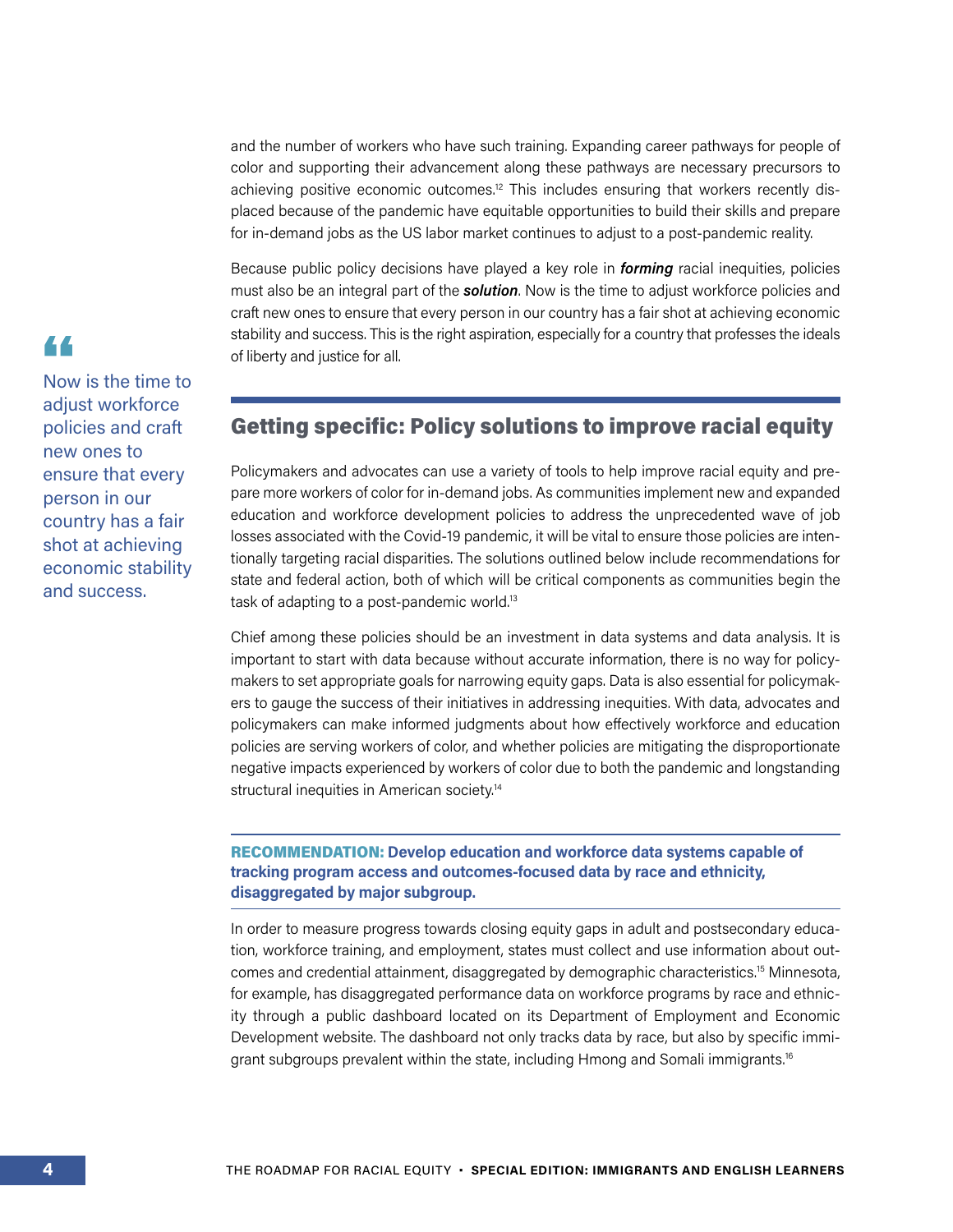Systems should not only track degree attainment disaggregated by race and gender, but also non-degree credential attainment, including industry certifications, badges, and certificates resulting from for-credit and non-credit programs, licenses, and registered and non-registered apprenticeship certificates. States should convene a diverse array of relevant stakeholders to discuss which types of non-degree credentials are credentials of value so that racial inequities in the attainment of those credentials can be addressed.<sup>17</sup>

#### RECOMMENDATION: **Make educational outcomes data transparent, and use data to address inequities.**

States should go beyond simply collecting data to creating a data-driven decision-making culture. In particular, states should use data disaggregated by race to assess education, training, and apprenticeship program completion rates. Where racial differences exist, more data may need to be collected to understand the root cause of these differences. Advocates in Minnesota, for instance, have used the state's disaggregated data to successfully advocate for specific programs proven to produce exceptionally positive results for people of color.<sup>18</sup>

On the federal level, Congress should pass the College Transparency Act to allow the Department of Education to collect data on all postsecondary students disaggregated by race, ethnicity, and income level. The College Transparency Act would also mandate the accurate reporting of student outcomes—including enrollment, completion, and post-college success —and would require the development of a user-friendly website to ensure that data are transparent and accessible for students, policymakers, and employers.19 States should similarly make their data transparent through publicly accessible dashboards to help stakeholders to make informed decisions.

#### **A NOTE ABOUT DATA PRIVACY AND PROTECTION**

Trustworthy, transparent data is a cornerstone of good policymaking and individual decision making, but it is equally imperative that privacy rights are protected. This issue may be especially salient for immigrants and other marginalized communities.

Congress and state policymakers should support data policies that include up-todate security standards and penalties for illegally obtaining information, prohibitions on collection of sensitive information, and strong limitations on disclosing any information about individuals.

RECOMMENDATION: **Adopt racial equity goals and develop plans and systems to track progress.**

Adopting racial equity goals as part of postsecondary attainment, workforce development, and career and technical education plans helps to focus collective efforts on achieving racial equity instead of perpetuating disparities. States have opportunities to embed such goals within each States should go beyond simply collecting data to creating a data-driven decision-making culture.

44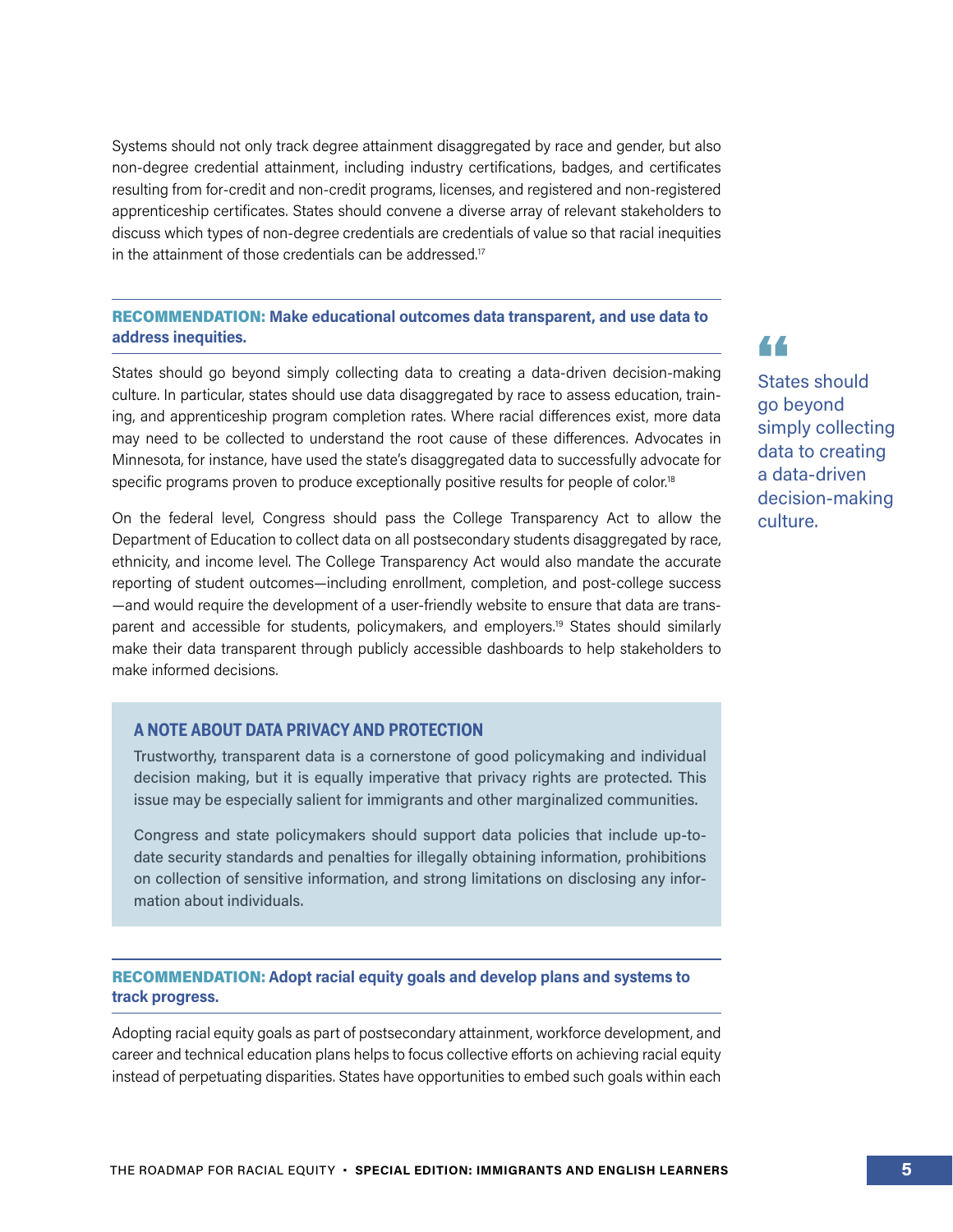of these three types of plans. In each case, goals can be designed to specifically address equity gaps facing immigrants and English language learners of color, in addition to their US-born counterparts.

To date, over forty states have adopted postsecondary attainment goals<sup>20</sup> that define the share of the state population that will need to hold a quality credential beyond high school in the near future. On a national level, achieving these attainment goals is extremely unlikely without increasing the attainment levels of people of color. It is downright impossible in many individual states.<sup>21</sup>

To address these disparities and reach overall attainment goals, states must have good data on credential attainment by race and ethnicity and a goal for closing these gaps. Of the forty-three states with postsecondary attainment goals, thirty states have set goals to close racial equity gaps or improve outcomes for students of color, and twenty-nine states use data to illustrate the extent of racial gaps in college enrollment, persistence, completion, and/or attainment.<sup>22</sup>

States should consider establishing or strengthening their postsecondary attainment goals to specifically target attainment gaps for individuals of color, including immigrants and English learners. Establishing racially-specific goals helps galvanize stakeholders to make specific changes to close these gaps. States like Texas have awarded grants to institutions serving Latinx and Black male students to directly impact their success in securing a certificate or degree.<sup>23</sup>

Some localities have included racial equity goals in their local workforce development plans as a way of motivating action in their communities.24 For example, Portland, Oregon's *Strategic Plan to Advance Racial Equity, Diversity, and Inclusion* aims to advance equity through policy and practice in all aspects of life in the Portland metro, including city workforce training and hiring as well as expanding workforce development to create strong employment pipelines for people of color.25 Using this plan, Portland enhanced apprenticeships and convened a Workforce Diversity Summit to increase the number of skilled construction tradespeople needed for large projects.

States should also include racial equity goals in their workforce development plans, which are required to be submitted to the federal government under the Workforce Innovation and Opportunity Act (WIOA). For example, Minnesota's Workforce Development Strategic Plan 2016-2020 has two such goals: reducing "educational, skills training, and employment disparities based on race, disability, disconnected youth or gender"; and building "employer-led industry sector partnerships that expand the talent pipeline to be inclusive of gender, race, and disability to meet industry demands for a skilled workforce."26

Finally, states should also consider incorporating racial equity goals as part of their planning around career and technical education (CTE). The federal Strengthening Career and Technical Education for the 21st Century Act, commonly known as Perkins V, requires states to submit implementation plans to the federal government. States face a host of requirements related to "special populations" in their Perkins planning process.<sup>27</sup>

#### Thirty states have set goals to close racial equity gaps or improve outcomes for students of color, and twenty-nine

44

states use data to illustrate the extent of racial gaps in college enrollment, persistence, completion, and/or attainment.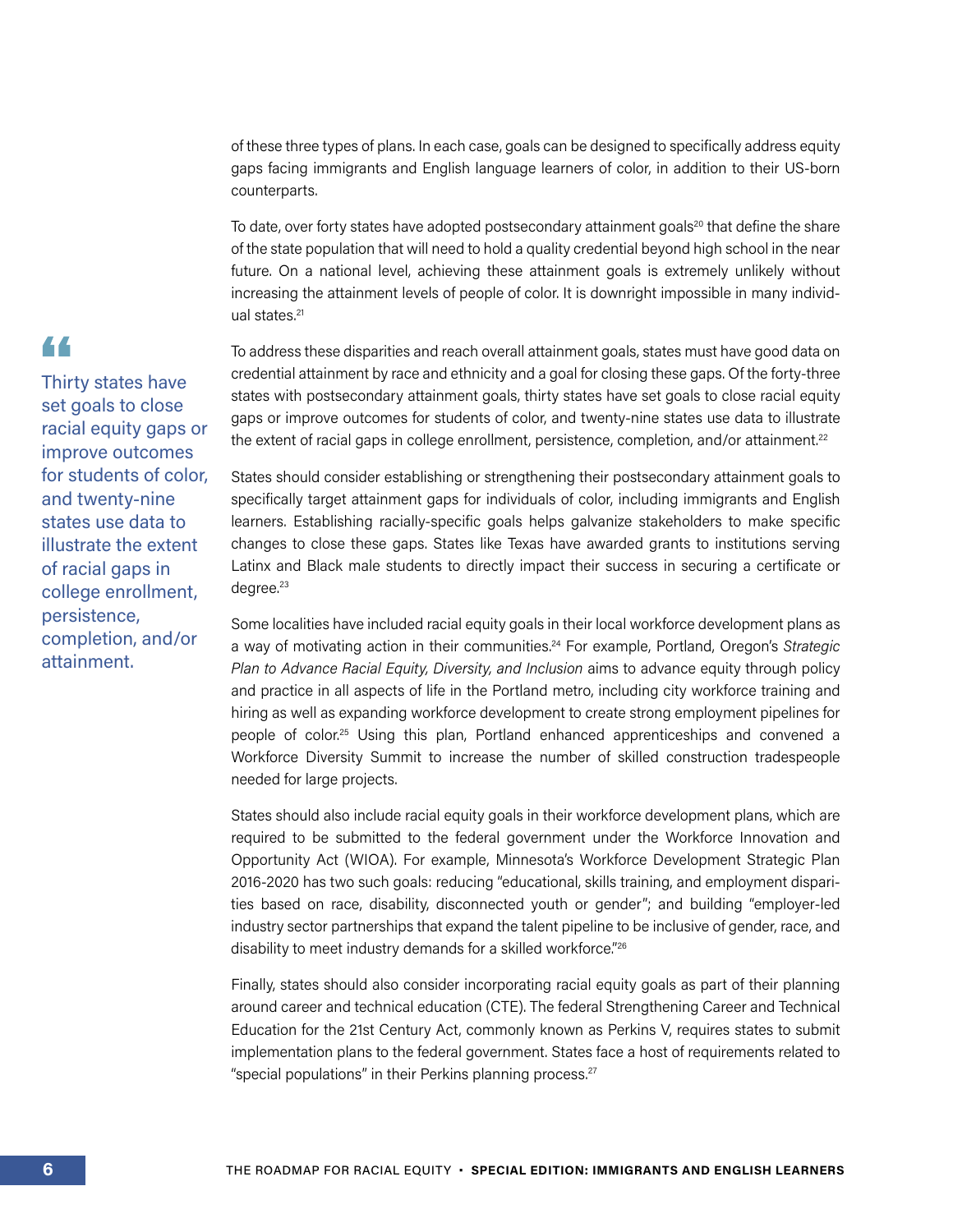While the Perkins definition of special populations does not include race, many of the subgroups within the special populations category are disproportionately comprised of people of color, such as English learners. In addition, when states submit their Perkins performance data, they are required to disaggregate it by race and to identify and quantify any achievement gaps between any subgroup and CTE students as a whole. States can build on these federal requirements by adding specific goals for achieving greater racial equity in participant access and outcomes as part of their CTE plans, including accountability measures to ensure that such goals are tracked and evaluated.

#### RECOMMENDATION: **Invest in infrastructure, technical assistance, and guidance to support local practice that helps meet equity goals.**

Simply implementing race-blind skills training is insufficient to address racial disparities. Instead, policymakers should establish racially specific workforce development goals and plans, and provide training to the frontline workers charged with implementing those plans. Some states and localities have already recognized this issue, and invested in training and technical assistance for workforce development professionals to ensure that their efforts consciously address racial disparities. Going forward, having dedicated funding to advance racial equity efforts is crucial to ensuring that these efforts are prioritized and not abandoned because they compete with other funding obligations.

#### RECOMMENDATION: **Issue guidance for local workforce providers and career counselors on serving immigrant jobseekers and workers.**

Local workforce development centers are sometimes unclear about the rules for serving immigrants and how best to serve residents born outside the US, especially given the array of immigration statuses and potential language barriers. States such as New York, Michigan, and California have funded navigator positions and provided professional development for staff to improve immigrant access to public workforce services.28 Michigan and California have also provided technical guidance to frontline staff on determining immigrant eligibility for Workforce Innovation and Opportunity Act (WIOA) Title I services.<sup>29</sup>

An example of career counseling comes from the Office of Global Michigan (OGM), housed within that state's Department of Labor and Economic Opportunity. OGM offers the Michigan International Talent Solutions (MITS) program for immigrant jobseekers who have credentials from abroad.<sup>30</sup> The MITS program uses specially trained workforce staff to provide career coaching and job-placement assistance and offers eligible candidates access to an online English language learning tool and short-term "reskilling" vouchers.

Having dedicated funding to advance racial equity efforts is crucial to ensuring that these efforts are prioritized and not abandoned because they compete with other funding

44

obligations.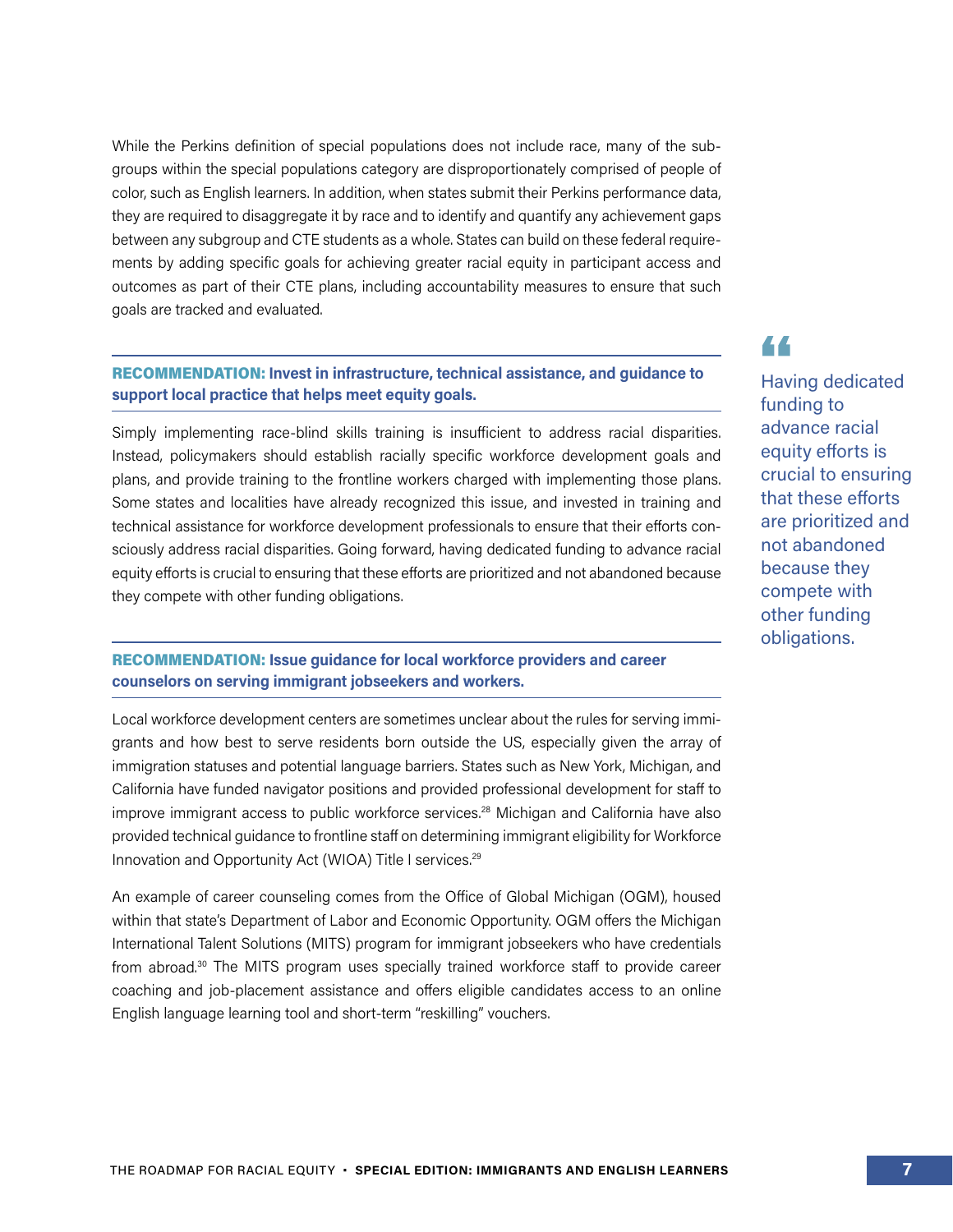#### RECOMMENDATION: **Invest in upskilling policies, including digital literacy, for adults with foundational skills gaps**

44 **Policymakers** should address the disproportionate skill needs of people of color by investing in proven models that that equip adults with the skills and supports they need to achieve their career goals.

Black and Latinx adults are disproportionately likely to lack foundational literacy, numeracy, and digital skills. In particular, 2017 U.S. data from the Organization for Economic Cooperation and Development (OECD) Survey of Adult Skills<sup>31</sup> show that one in three Black adults and nearly one in three Latinx adults score below Level 2 in literacy, compared to just over one in ten White adults. One-third of immigrants score below Level 2 in literacy, compared to just under one-fifth of US-born adults. Similar disparities exist for numeracy: Slightly more than half of Black adults and just under half of Latinx adults score below Level 2 in numeracy, compared to one-fifth of White adults.<sup>32</sup> Roughly 40 percent of immigrants score below Level 2 in numeracy, compared to slightly more than a quarter of US-born adults.

Americans of color face similar gaps in their digital literacy skills, an especially concerning problem given the rapid growth of digital demands in occupations of all kinds and the increased adoption of online learning approaches due to the Covid-19 pandemic.<sup>33</sup> These gaps are particularly acute among immigrant workers and adult English learners.<sup>34</sup>

Foundational skill gaps among American adults reflect in part the longstanding history of under-investment in communities of color through the K-12 education system.<sup>35</sup> A legacy of exclusionary housing policies and lack of neighborhood investment not only disconnects low-income families and people of color from job opportunities,<sup>36</sup> but also contributes to the underfunding of neighborhood K-12 schools, which undermines students' ability to complete

#### **A CASE STUDY IN UPSKILLING INVESTMENT: NEW YORK'S LAGUARDIA COMMUNITY COLLEGE**

New York's LaGuardia Community College is home to an innovative healthcare career pathways program for English learners. LaGuardia's Center for Immigrant Education and Training and its Welcome Back Center' help immigrants who came to the US with healthcare experience and credentials to build their English and professional skills simultaneously, through an integrated program known as NY-BEST. Intensive eightmonth, 16 hour-a-week courses help participants prepare for complex licensing exams in phlebotomy, EKG, or nursing. The program's success is reflected in its metrics: a 98 percent participant retention rate and 93 percent licensing exam pass rate for Licensed Practical Nurses. In addition, more than 70 percent of NYBEST NCLEX graduates have found permanent employment with family-sustaining wages.2

<sup>1</sup> LaGuardia Community College, English for Workforce Development[, https://www.laguardia.edu/ce/pages/](https://www.laguardia.edu/ce/pages/english-language-learning/english-for-workforce-development/)  [english-language-learning/english-for-workforce-development/](https://www.laguardia.edu/ce/pages/english-language-learning/english-for-workforce-development/).

<sup>2</sup> Kate Hamaji and Christian González-Rivera, *A City of Immigrant Workers: Building a Workforce Strategy to Support All New Yorkers,* The Center for Popular Democracy and Center for an Urban Future, April 2016, <https://nycfuture.org/pdf/A-City-of-Immigrants.pdf>.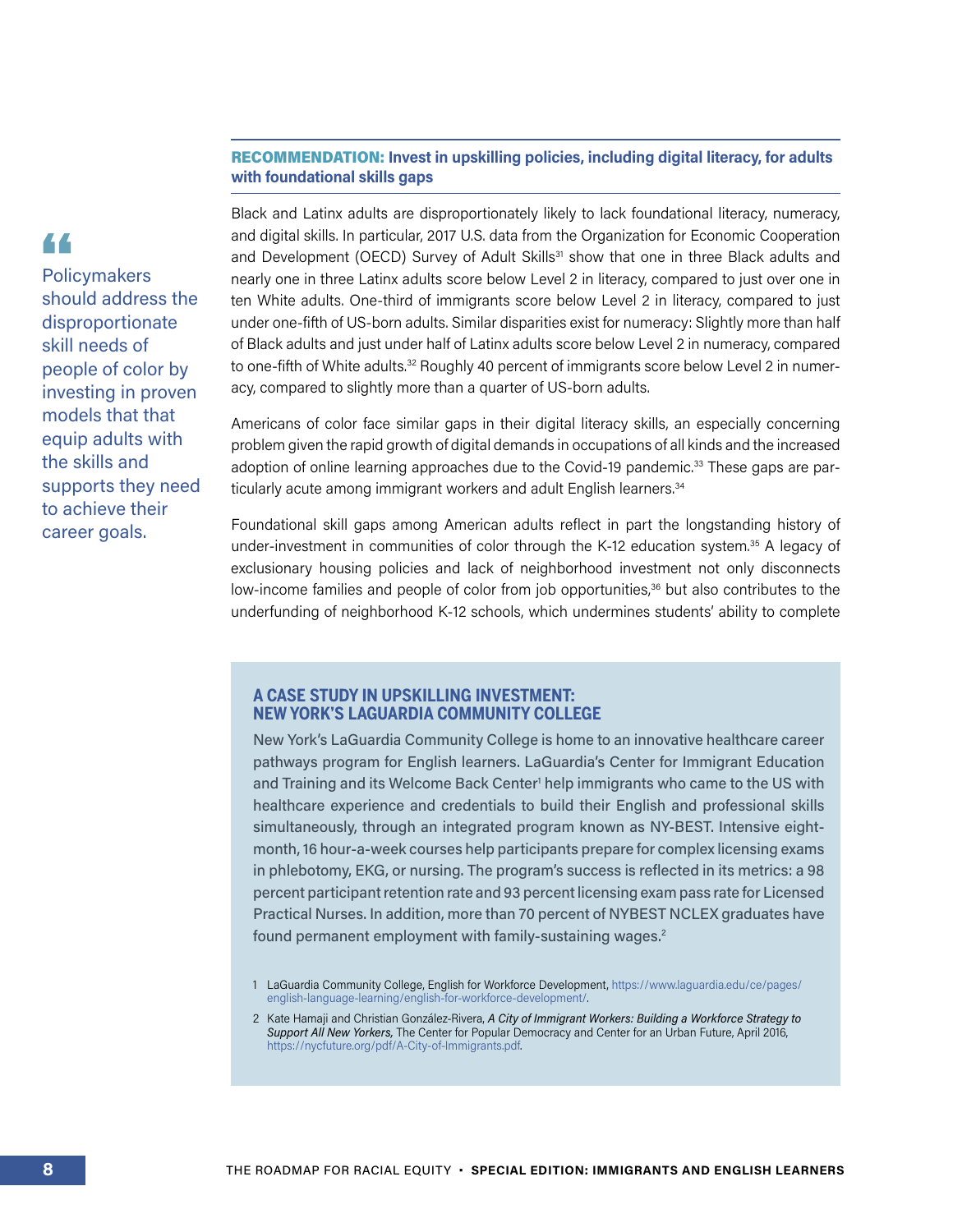high school and attend college.<sup>37</sup> In addition, K-12 students of color are more likely to experience disproportionate exclusionary discipline, due in part to subjective teacher referrals and implicit bias. This can interrupt their path to high school completion, putting them at risk of not receiving a high school diploma — the gateway to postsecondary education or, in many cases, an apprenticeship or other form of work-based learning.<sup>38</sup>

Policymakers should address the disproportionate foundational skill needs of people of color by investing in proven models that equip adults with the skills and supports they need to achieve their career goals. For example, states can ensure that there are a variety of on-ramps to postsecondary and workforce training programs, so that people with foundational skills needs are not unnecessarily turned away from such opportunities. The Texas Workforce Commission has tackled this challenge through a multi-pronged initiative led by its Adult Education and Literacy (AEL) program to create career pathways for adults with foundational skills gaps.<sup>39</sup>

Policymakers should also use data to analyze existing upskilling investments for adults with foundational skill needs to help assess program and service gaps. Understanding the current landscape of investments in foundational skills — for both US-born and immigrant workers is vital to analyzing where gaps in these investments may be disproportionately burdening workers of color. Where gaps in upskilling investments create inequities, policymakers should develop plans to remedy them.

Finally, as state and federal policymakers address the evolving challenges presented by the Covid-19 pandemic, it is important to make targeted investments in digital skill-building for workers of color. These investments should include technical assistance to build capacity among education and workforce training providers to provide digital literacy programs and services, as well as support for workers themselves to achieve equity in access to broadband internet, digital devices, and digital literacy learning opportunities.<sup>40</sup>

RECOMMENDATION: **Increase investment in vocational and technical English language classes and Integrated Education and Training (IET) programs** 

Public investment in English language programs for adults meets only a small fraction of the need. Funding for the federal Adult Education and Family Literacy Act, now known as Title II of the Workforce Innovation and Opportunity Act, has fallen by 17 percent in the last two decades, and now reaches fewer than 1.5 million of the 19 million English learners in the US.<sup>41</sup>

Moreover, classes that provide basic or "survival" English skills or English for academic purposes receive more public funding than classes that are focused on technical or vocational English. While basic skills and academic English are very important, the lack of proportionate investment in technical and vocational English skills can prevent workers who already have a survival job and basic language ability from acquiring the skills and credentials they need to advance into higher-wage, middle-skill jobs.42

IET programs are a proven model that provides instruction in foundational skills alongside occupational or industry-specific technical skills. At the federal level, policymakers should

## 44

Understanding the current landscape of investments in foundational skills — for both US-born and immigrant workers — is vital to analyzing where gaps in these investments may be disproportionately burdening workers of color.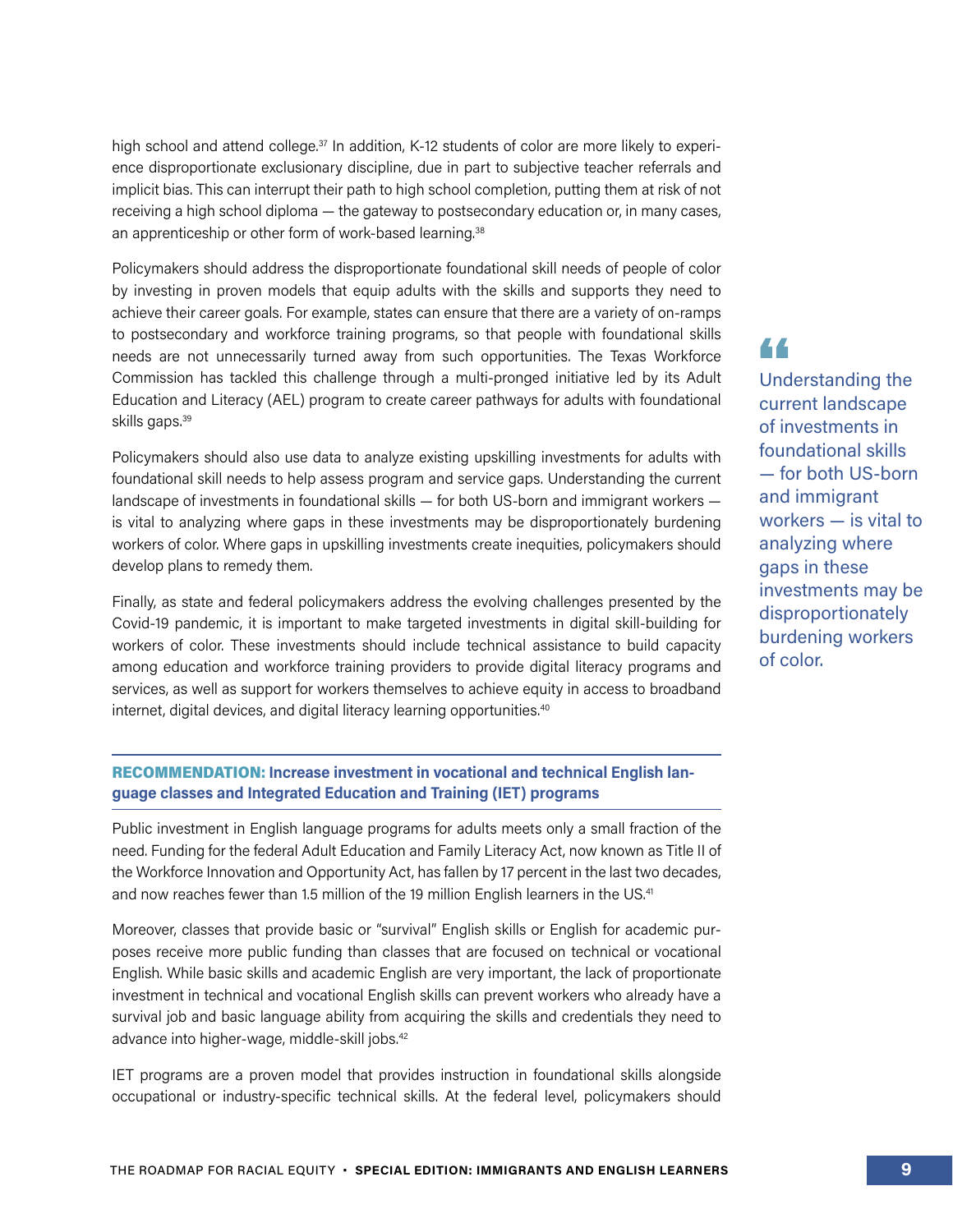increase investment in key legislation that supports English language acquisition and IET programs, such as Title II of the Workforce Innovation and Opportunity Act. Congress should also consider how the upcoming reauthorization of the Higher Education Act can ensure adult learners with foundational skills needs can have access to the supports they need to succeed in upskilling opportunities, such as through the proposed Gateway to Careers Act.<sup>43</sup>

State policymakers should also increase investment in adult education programs, including vocational and technical English classes as well as IET. States should also consider how they can use state investments and/or federal WIOA Title II state leadership funds to provide technical assistance and professional development to assist local providers in designing and implementing effective vocational ESL and IET models.<sup>44</sup>

#### RECOMMENDATION: **Provide tuition equity and financial aid for immigrants not covered by existing financial aid programs.**

Paying for postsecondary education is a challenge for workers of all backgrounds. For people who were not born in the United States, the challenge is magnified due to restrictive policies at both the federal and state levels.

To be eligible for *federal* student financial aid (either grants or loans), people born outside the US must either have become naturalized US citizens, or be "eligible noncitizens" — typically legal permanent residents, also known as green-card holders.<sup>45</sup> The remainder of immigrants are **not** eligible for federal financial aid. This includes millions of people who have Deferred Action for Childhood Arrivals (DACA) or Temporary Protected Status (TPS) or are undocumented, among others. Immigrants who are not eligible for federal student financial aid are overwhelmingly people of color.46

The federal government should enact legislation that would provide a pathway for individuals with DACA, TPS, and undocumented status to achieve permanent legal status and citizenship, and thus access to federal financial aid. In the short term, the US Department of Education should reverse its earlier guidance<sup>47</sup> on emergency aid to students as part of the CARES Act pandemic response legislation, and allow institutes of higher education to provide emergency aid to individuals who are not eligible for traditional federal student aid.

In addition to federal restrictions, most states forbid people with DACA, TPS, or undocumented status from accessing *state*-funded financial aid. A handful of states have also implemented legislation or other policies that forbid undocumented students from accessing state public higher education at all.

Eleven states *do* allow undocumented students who meet certain criteria to access state financial aid.48 To advance racial equity, states outside of these eleven should replicate their policies.

### 44

Eleven states *do* allow undocumented students to access state financial aid. Other states should replicate their policies.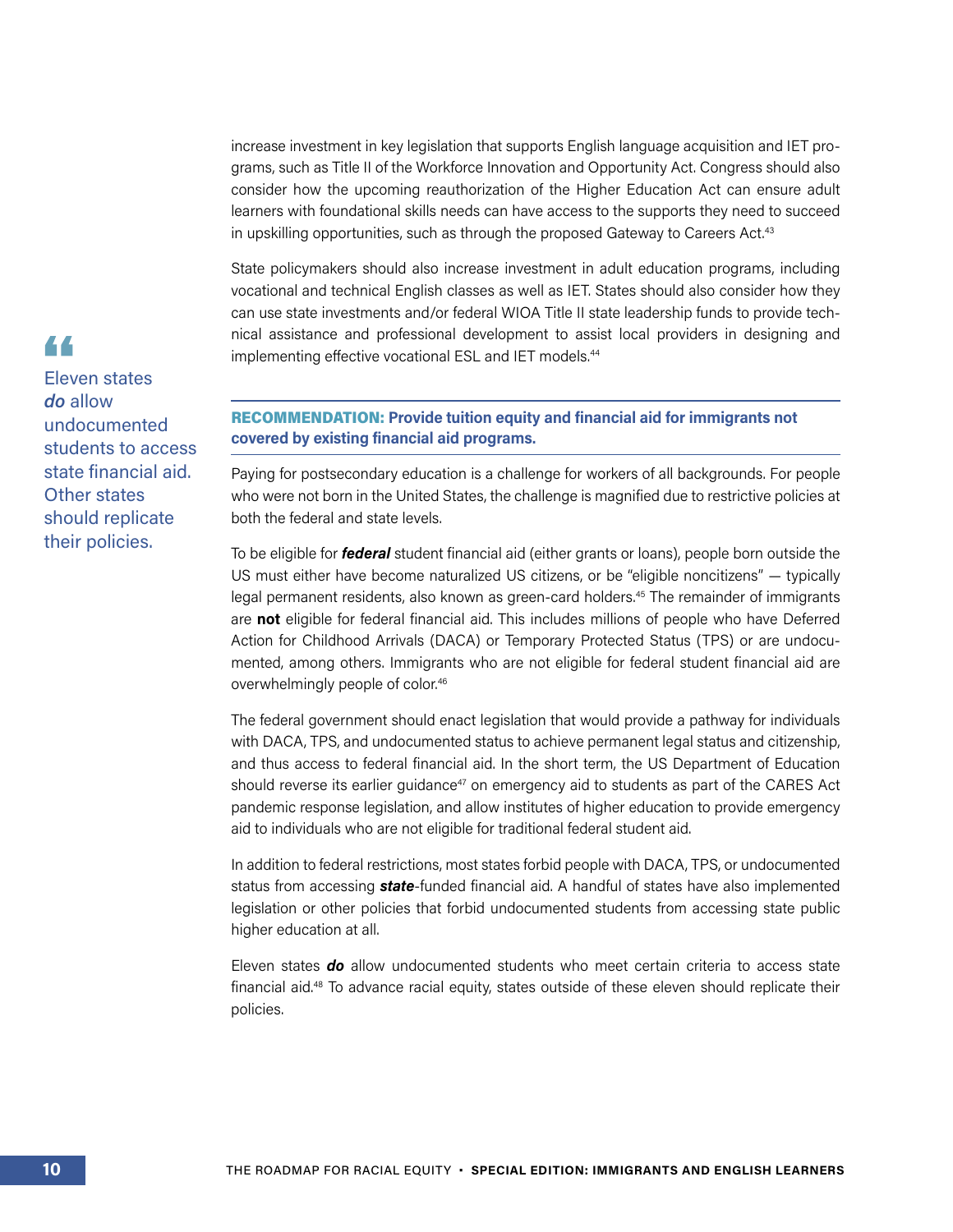#### **PERMANENT PROTECTIONS AND A SKILLS-BASED PATH TO CITIZENSHIP FOR DREAMERS**

Congress should pass legislation to provide permanent protections and a skillsbased path to citizenship for Dreamers. There are roughly 2 million young undocumented immigrants who came to the US as children, including 700,000 who have temporary protection via the Deferred Action for Childhood Arrivals (DACA) program. Congress should pass legislation that provides these young people with a path to citizenship and recognize the role they can play in meeting the demand for workers who have postsecondary credentials, including those that require skills training short of a bachelor's degree.

Legislation such as the Dream and Promise Act (HR 6) would address these issues by allowing young people to obtain citizenship after earning one of several eligible types of postsecondary credentials, including many at the middle-skill level. To facilitate Dreamers' ability to earn such credentials, Congress should also remove outdated restrictions on states' ability to offer in-state tuition to undocumented immigrants and should allow Dreamers to become eligible for federal student financial aid earlier in their path to citizenship.

In addition, states should establish tuition equity policies that ensure that undocumented residents of their state are not burdened by paying out-of-state tuition rates at state colleges and universities. More than twenty states have already enacted such policies, guaranteeing that undocumented students can pay the same in-state tuition rates as their documented peers. (These policies often require the student to have lived in the state for a period of time, to have graduated from high school in that state, and to promise to apply for permanent immigration legal status as soon as they are eligible.)<sup>49</sup>

Both types of policies  $-$  tuition equity and access to state financial aid  $-$  should also be responsive to the issues facing mixed-status families. In such families, individuals may have different immigration statuses from each other, such as when a teenager is a US citizen and a parent is undocumented. States should be cognizant of how being part of a mixed status family can complicate students' attempts to apply for financial aid and should design policies that are inclusive of such families.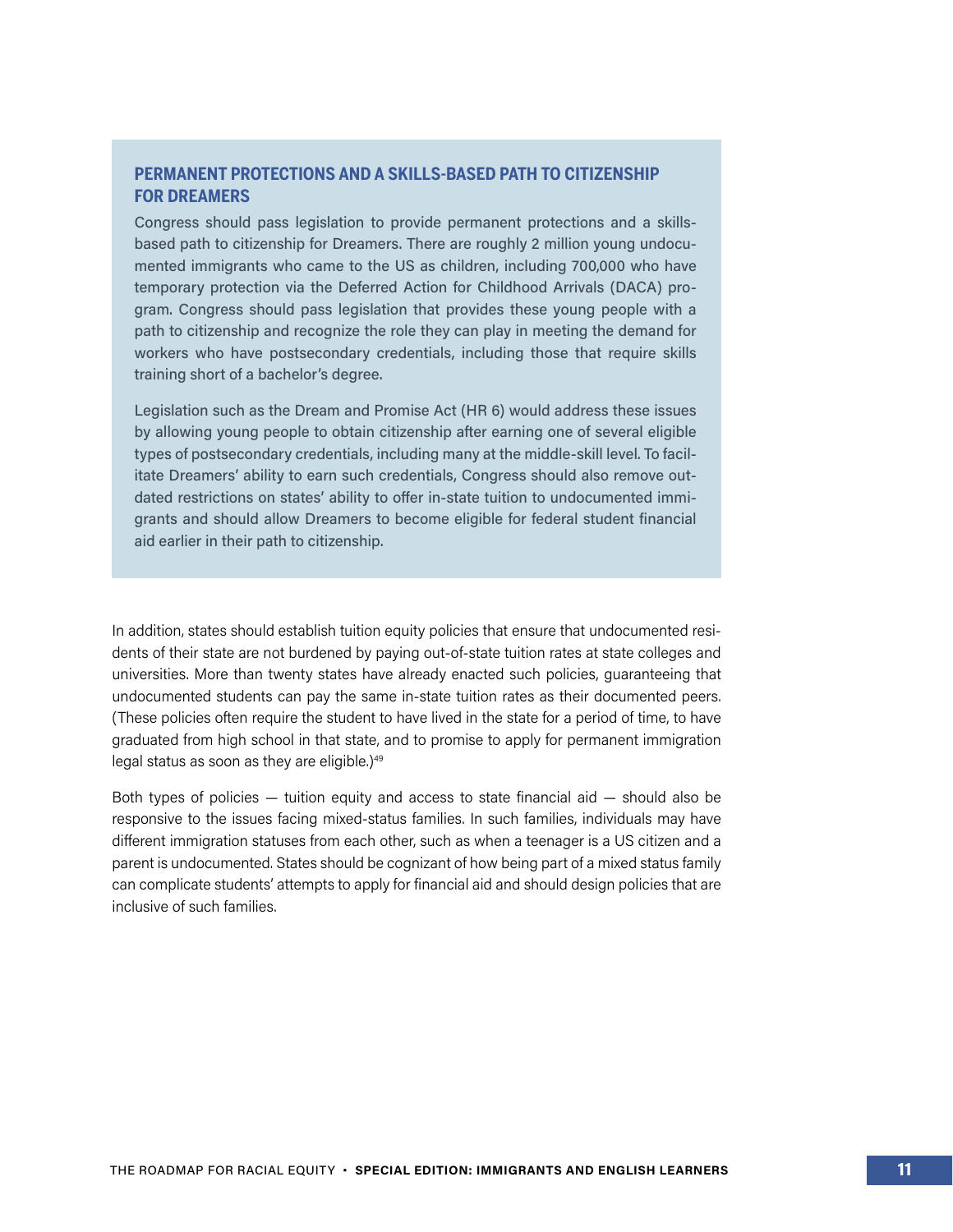#### Endnotes

- 1 Adapted only slightly from definition used by Center for Social Inclusion.
- 2 The Aspen Institute, Glossary for Understanding the Dismantling Structural Racism/Promoting Racial Equity Analysis, July 11, 2016, [https://assets.aspeninstitute.org/content/uploads/files/content/docs/](https://assets.aspeninstitute.org/content/uploads/files/content/docs/rcc/RCC-Structural-Racism-Glossary.pdf) [rcc/RCC-Structural-Racism-Glossary.pdf.](https://assets.aspeninstitute.org/content/uploads/files/content/docs/rcc/RCC-Structural-Racism-Glossary.pdf)
- 3 Jynnah Radford and Luis Noe-Bustamante, "Facts on U.S. Immigrants: Statistical portrait of the foreign born population in the United States," Pew Research Center Hispanic Trends, June 3, 2019, [http://www.](http://www.pewhispanic.org/2018/09/14/facts-on-u-s-immigrants/#fb-key-charts-origin) [pewhispanic.org/2018/09/14/facts-on-u-s-immigrants/#fb-key-charts](http://www.pewhispanic.org/2018/09/14/facts-on-u-s-immigrants/#fb-key-charts-origin)[origin](http://www.pewhispanic.org/2018/09/14/facts-on-u-s-immigrants/#fb-key-charts-origin).
- 4 American Sociological Association, Diversity Linked to Increased Sales Revenue and Profits, More Customers, ScienceDaily, April 3, 2009, <https://www.sciencedaily.com/releases/2009/03/090331091252.htm>
- 5 For details, see NSC's fact sheets for the U.S. and each of the 50 states plus D.C. and Puerto Rico: [https://www.nationalskillscoalition.](https://www.nationalskillscoalition.org/state-policy/fact-sheets) [org/state-policy/fact-sheets](https://www.nationalskillscoalition.org/state-policy/fact-sheets)
- 6 Ani Turner, The Business Case for Racial Equity: A Strategy for Growth, Altarum and W.K. Kellogg Foundation, 2018, [https://altarum.](https://altarum.org/sites/default/files/uploaded-publication-files/WKKellogg_Business-Case-Racial-Equity_National-Report_2018.pdf) [org/sites/default/files/uploaded-publication-files/WKKellogg\\_Busi](https://altarum.org/sites/default/files/uploaded-publication-files/WKKellogg_Business-Case-Racial-Equity_National-Report_2018.pdf)[ness-Case-Racial-Equity\\_National-Report\\_2018.pdf.](https://altarum.org/sites/default/files/uploaded-publication-files/WKKellogg_Business-Case-Racial-Equity_National-Report_2018.pdf)
- 7 This fact sheet follows standard practice in defining English learners as those who speak English less than "very well."
- 8 Migration Policy Institute, Immigration Data Hub (United States). MPI Migration Policy Institute tabulations of the U.S. Census Bureau American Community Survey (ACS) 2017 data, [https://www.](https://www.migrationpolicy.org/data/state-profiles/state/workforce/US) [migrationpolicy.org/data/state-profiles/state/workforce/US](https://www.migrationpolicy.org/data/state-profiles/state/workforce/US).
- 9 Mark Hugo Lopez, Jeffery Passel, and Molly Rohal, Modern Immigration Wage Brings 59 Million to U.S., Driving Population Growth and Change Through 2065: Views of Immigration's Impact on U.S. Society Mixed, September 28, 2015, [http://www.pewhispanic.org/2015/09/28/](http://www.pewhispanic.org/2015/09/28/modern-immigration-wave-brings-59-millionto-u-s-driving-population-growth-and-change-through-2065/) [modern-immigration-wave-brings-59-millionto-u-s-driving-popula](http://www.pewhispanic.org/2015/09/28/modern-immigration-wave-brings-59-millionto-u-s-driving-population-growth-and-change-through-2065/)[tion-growth-and-change-through-2065/.](http://www.pewhispanic.org/2015/09/28/modern-immigration-wave-brings-59-millionto-u-s-driving-population-growth-and-change-through-2065/)
- 10 The overwhelming majority of English learners in the U.S. are immigrants and most immigrants are people of color. Jie Zong, Jeanne Batalova, and Jeffrey Hallock, "Frequently Requested Statistics on Immigrants and Immigration," Migration Policy Institute, February 8, 2018, [https://www.migrationpolicy.org/article/frequently-request](https://www.migrationpolicy.org/article/frequently-requested-statistics-immigrants-and-immigration-united-states-7)[ed-statistics-immigrants-and-immigration-united-states-7.](https://www.migrationpolicy.org/article/frequently-requested-statistics-immigrants-and-immigration-united-states-7) However, it is important to note that not all immigrants are English learners; people who come from West African countries such as Liberia, Nigeria, Ghana, and across the English-speaking Caribbean, among other countries, often speak English as their primary or even only language. Similarly, not all English learners are people of color; the U.S. is also home to English learners who are immigrants from Eastern or Western European countries (or other nations) and identify as White.
- 11 Alexandra Kalev, "Research: US unemployment rising faster for women and people of color," *Harvard Business Review*, April 20, 2020. Viewable at: [https://hbr.org/2020/04/research-u-s-unemployment](https://hbr.org/2020/04/research-u-s-unemployment-rising-faster-for-women-and-people-of-color)[rising-faster-for-women-and-people-of-color](https://hbr.org/2020/04/research-u-s-unemployment-rising-faster-for-women-and-people-of-color). Kim Parker, Juliana Menasce Horowitz and Anna Brown, "About Half of Lower-Income Americans Report Household Job or Wage Loss Due to COVID-19," Pew Research Center, April 21, 2020. Viewable at: [https://www.](https://www.pewsocialtrends.org/2020/04/21/about-half-of-lower-income-americans-report-household-job-or-wage-loss-due-to-covid-19/) [pewsocialtrends.org/2020/04/21/about-half-of-lower-income-ameri](https://www.pewsocialtrends.org/2020/04/21/about-half-of-lower-income-americans-report-household-job-or-wage-loss-due-to-covid-19/)[cans-report-household-job-or-wage-loss-due-to-covid-19/](https://www.pewsocialtrends.org/2020/04/21/about-half-of-lower-income-americans-report-household-job-or-wage-loss-due-to-covid-19/)
- 12 For example, companies led by racially diverse teams are more likely to experience above-average financial performance. Vivian Hunt, Dennis Layton, and Sara Prince, "Why diversity matters," McKinsey & Company, January 2015, [https://www.mckinsey.com/business-func](https://www.mckinsey.com/business-functions/organization/our-insights/why-diversity-matters)[tions/organization/our-insights/why-diversity-matters](https://www.mckinsey.com/business-functions/organization/our-insights/why-diversity-matters).
- 13 Municipal-level action will also be crucial; many of the policies recommended here could also be adapted for implementation at the local level.
- 14 In addition to the policy recommendations outlined below, states can also analyze existing data in new ways, such as by examining Unemployment Insurance claims to better understand the demographics and previous occupations of newly unemployed individuals in order to better target programs and services.
- 15 Amy Ellen Duke-Benfield, *Expanding opportunities: Defining quality-non degree credentials for states*, National Skills Coalition, September 2019.
- 16 Minnesota Department of Employment and Economic Development, Report Card – Program Enrollment, Training Enrollment, and Prior Employment, [https://mn.gov/deed/about/what-we-do/agency-re](https://mn.gov/deed/about/what-we-do/agency-results/perform-measures/report-card/report-card.jsp)[sults/perform-measures/report-card/report-card.jsp](https://mn.gov/deed/about/what-we-do/agency-results/perform-measures/report-card/report-card.jsp)
- 17 Jenna Leventoff, *Measuring Non-Degree Credential Attainment*, National Skills Coalition, May 2018, [https://www.nationalskillscoalition.](https://www.nationalskillscoalition.org/resources/publications/measuring-non-degree-credential-attainment-50-state-scan) [org/resources/publications/measuring-non-degree-credential-attain](https://www.nationalskillscoalition.org/resources/publications/measuring-non-degree-credential-attainment-50-state-scan)[ment-50-state-scan](https://www.nationalskillscoalition.org/resources/publications/measuring-non-degree-credential-attainment-50-state-scan)
- 18 Minneapolis Saint Paul Regional Workforce Innovation Network, The Path to Success: Career Pathways are an innovative approach to job training that show great promise for addressing both racial disparities and the looming shortages of skilled labor in Minnesota, MSPWin, May 2016, [http://mspwin.org/wp-content/uploads/2016/05/](http://mspwin.org/wp-content/uploads/2016/05/MSPWin-Story2.pdf) [MSPWin-Story2.pdf](http://mspwin.org/wp-content/uploads/2016/05/MSPWin-Story2.pdf)
- 19 Katie Brown, "Two National Skills Coalition-backed higher education bills land in the Senate," National Skills Coalition, March 15, 2019, [https://www.nationalskillscoalition.org/news/blog/jobs-act-and-col](https://www.nationalskillscoalition.org/news/blog/jobs-act-and-college-transparency-act-land-in-senate)[lege-transparency-act-land-in-senate](https://www.nationalskillscoalition.org/news/blog/jobs-act-and-college-transparency-act-land-in-senate)
- 20 Scott Jenkins, "Michigan sets 60% higher ed goal," Lumina Foundation, February 20, 2019, [https://www.luminafoundation.org/news-and](https://www.luminafoundation.org/news-and-views/michigan-sets-2030-goal-for-post-high-school)[views/michigan-sets-2030-goal-for-post-high-school.](https://www.luminafoundation.org/news-and-views/michigan-sets-2030-goal-for-post-high-school)
- 21 In fact, research by Michael Nettles of the education nonprofit ETS shows that the U.S. will not meet this goal by 2025 if current trends in racial disparities continue. Tiffany Jones and Katie Berger, *Aiming for Equity: A Guide to Statewide Attainment Goals for Racial Equity Advocates*, The Education Trust, January 2019, [https://s3-us-east-2.](https://s3-us-east-2.amazonaws.com/edtrustmain/wp-content/uploads/2019/01/08151345/Aiming-For-Equity.pdf) [amazonaws.com/edtrustmain/wp-content/uploads/2019/01/08151345/](https://s3-us-east-2.amazonaws.com/edtrustmain/wp-content/uploads/2019/01/08151345/Aiming-For-Equity.pdf) [Aiming-For-Equity.pdf](https://s3-us-east-2.amazonaws.com/edtrustmain/wp-content/uploads/2019/01/08151345/Aiming-For-Equity.pdf).
- 22 Ibid.
- 23 Texas Higher Education Coordinating Board, 60x30TX 2017 Progress Report, July 2017, http://www.60x30tx. com/media/1186/2017-60x30tx-progress-report.pdf.
- 24 The Workforce Innovation and Opportunity Act is our nation's primary workforce legislation. To receive funding through the legislation, governors are required to designate local workforce development areas and elected officials within those areas are required to appoint members to local workforce development boards. The local boards are required to establish plans with specific components, including a description of the local board's strategic vision and goals for preparing and educating a skilled workforce. (Workforce Innovation and Opportunity Act, H.R. 803, 2014.)
- 25 Metro, *Strategic Plan to Advance Racial Equity, Diversity, and Inclusion*, June 2016, [https://www.oregonmetro.gov/sites/default/](https://www.oregonmetro.gov/sites/default/files/2017/10/05/Strategic-plan-advance-racial-equity-diversity-inclusion-16087-20160613.pdf) [files/2017/10/05/Strategic-plan-advance-racial-equity-diversity-inclu](https://www.oregonmetro.gov/sites/default/files/2017/10/05/Strategic-plan-advance-racial-equity-diversity-inclusion-16087-20160613.pdf)[sion-16087-20160613.pdf](https://www.oregonmetro.gov/sites/default/files/2017/10/05/Strategic-plan-advance-racial-equity-diversity-inclusion-16087-20160613.pdf)
- 26 Minnesota Governor's Workforce Development Board, Strategic Plan, <https://mn.gov/deed/gwdb/priorities/strategic-plan/>.
- 27 National Alliance for Partnerships in Equity, Perkins V Special Populations in Perkins V, October 15, 2018, [https://www.napequity.org/](https://www.napequity.org/nape-content/uploads/NAPE-Perkins-V-Special-Populations-At-A-Glance_v3_10-15-18_ml.pdf) [nape-content/uploads/NAPE-Perkins-V-Special-Populations-At-A-](https://www.napequity.org/nape-content/uploads/NAPE-Perkins-V-Special-Populations-At-A-Glance_v3_10-15-18_ml.pdf)[Glance\\_v3\\_10-15-18\\_ml.pdf](https://www.napequity.org/nape-content/uploads/NAPE-Perkins-V-Special-Populations-At-A-Glance_v3_10-15-18_ml.pdf).
- 28 Amanda Bergson-Shilcock, *At the intersection of immigration and skills policy: A roadmap to smart policies for state and local leaders*, National Skills Coalition, September 2018, [https://www.nationalskills](https://www.nationalskillscoalition.org/resources/publications/file/At-the-intersection-of-immigration-and-skills-policy_web.pdf)[coalition.org/resources/publications/file/At-the-intersection-of-immi](https://www.nationalskillscoalition.org/resources/publications/file/At-the-intersection-of-immigration-and-skills-policy_web.pdf)[gration-and-skills-policy\\_web.pdf](https://www.nationalskillscoalition.org/resources/publications/file/At-the-intersection-of-immigration-and-skills-policy_web.pdf).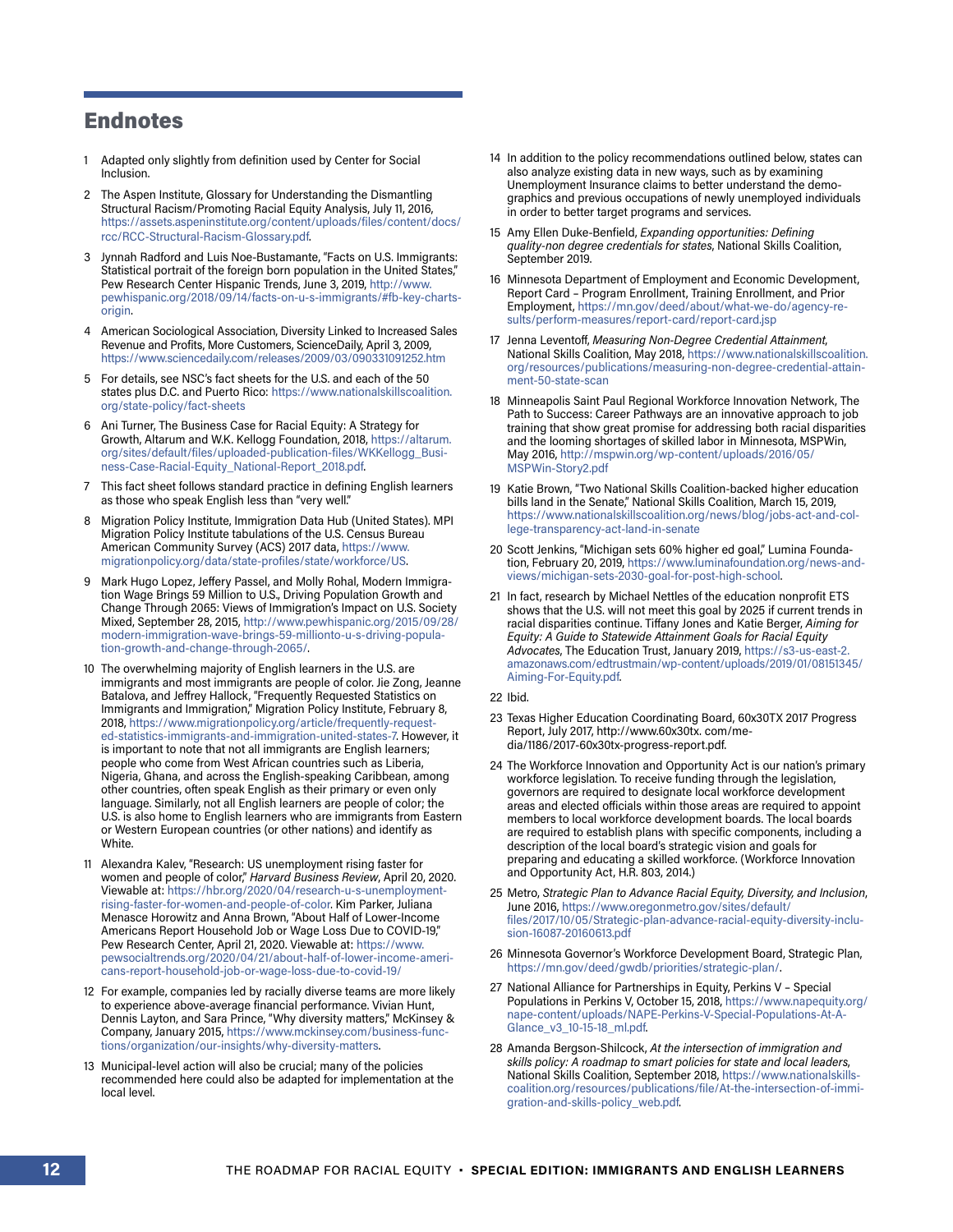- 29 Amanda Bergson-Shilcock, "Michigan releases new materials on determining immigrant eligibility for WIOA Title I services," National Skills Coalition, August 22, 2018, [https://www.nationalskillscoalition.](https://www.nationalskillscoalition.org/news/blog/michigan-releases-new-materials-on-determining-immigrant-eligibility-for-wioa-title-i-services) [org/news/blog/michigan-releases-new-materials-on-determining-im](https://www.nationalskillscoalition.org/news/blog/michigan-releases-new-materials-on-determining-immigrant-eligibility-for-wioa-title-i-services)[migrant-eligibility-for-wioa-title-i-services](https://www.nationalskillscoalition.org/news/blog/michigan-releases-new-materials-on-determining-immigrant-eligibility-for-wioa-title-i-services)
- 30 Learn more about the MITS program on the OGM website: [https://](https://www.michigan.gov/ogm/) [www.michigan.gov/ogm/](https://www.michigan.gov/ogm/)
- 31 This dataset is also known as the Program for the International Assessment of Adult Competencies, or PIAAC. Learn more at [www.](http://www.piaacgateway.com) [piaacgateway.com](http://www.piaacgateway.com), and access US data at: [https://nces.ed.gov/](https://nces.ed.gov/surveys/piaac/current_results.asp) [surveys/piaac/current\\_results.asp](https://nces.ed.gov/surveys/piaac/current_results.asp)
- 32 "Highlights of 2017 U.S. Results," National Center for Education Statistics. Viewable at: [https://nces.ed.gov/surveys/piaac/current\\_re](https://nces.ed.gov/surveys/piaac/current_results.asp)[sults.asp](https://nces.ed.gov/surveys/piaac/current_results.asp)
- 33 *Applying a Racial Equity Lens to Digital Literacy* (National Skills Coalition, April 2020). Viewable at: [https://www.nationalskillscoalition.](https://www.nationalskillscoalition.org/resources/publications/applying-a-racial) [org/resources/publications/file/Digital-Skills-Racial-Equity-Final.pdf](https://www.nationalskillscoalition.org/resources/publications/applying-a-racial)
- 34 Ibid.
- 35 While some immigrants grew up abroad and came to the United States as adults, other immigrants arrived in the US as children and have grown up under the US educational system.
- 36 Partnership for Southern Equity, Opportunity Deferred: Race, Transportation, and the Future of Metropolitan Atlanta, February 2017, [http://45tkhs2ch4042kf51f1akcju.wpengine.netdna-cdn.com/](http://45tkhs2ch4042kf51f1akcju.wpengine.netdna-cdn.com/wp-content/uploads/2017/02/2017-PSE-Opportun) [wp-content/uploads/2017/02/2017-PSE-Opportunity-Deferred4.pdf.](http://45tkhs2ch4042kf51f1akcju.wpengine.netdna-cdn.com/wp-content/uploads/2017/02/2017-PSE-Opportun)
- 37 Claire Suggs, Money Matters: Increased Education Investment Linked to Higher Achievement, Georgia Budget & Policy Institute, December 2015, [https://gbpi.org/wp-content/uploads/2014/12/Money-Mat](https://gbpi.org/wp-content/uploads/2014/12/Money-Matters-12162015.pdf)[ters-12162015.pdf;](https://gbpi.org/wp-content/uploads/2014/12/Money-Matters-12162015.pdf) C. Kirabo Jackson, Rucker Johnson, and Claudia Persico, The Effect of School Finance Reforms on the Distribution of Spending, Academic Achievement, and Adult Outcomes, NBER Working Paper No. 20118, May 2014, Revised August 2014, [https://](https://www.nber.org/papers/w20118) [www.nber.org/papers/w20118;](https://www.nber.org/papers/w20118) and Clare Lombardo, "Why White School Districts Have So Much More Money," NPR, February 26, 2019, [https://www.npr.org/2019/02/26/696794821/why-white-school-dis](https://www.npr.org/2019/02/26/696794821/why-white-school-districts-have-so-much-more-money%20and%20)[tricts-have-so-much-more-money%20and%20research](https://www.npr.org/2019/02/26/696794821/why-white-school-districts-have-so-much-more-money%20and%20).
- 38 Erik J. Girvan et al., The Relative Contribution of Subjective Office Referrals to Racial Disproportionality in School Discipline, School Psychology Quarterly, 2017, Vol. 32, No. 3, pgs. 392-404, [https://www.](https://www.apa.org/pubs/journals/features/spq-spq0000178.pdf) [apa.org/pubs/journals/features/spq-spq0000178.pdf](https://www.apa.org/pubs/journals/features/spq-spq0000178.pdf).
- 39 Anson Green, "Texas Hold 'em: Engaging Employers to Close the Skills Gap," (COABE Journal, Summer 2020. Viewable at: [https://coabe-con](https://coabe-connects.myshopify.com/products/texas-hold-em-engaging-employers-to-close-the-skills-gap)[nects.myshopify.com/products/texas-hold-em-engaging-employers](https://coabe-connects.myshopify.com/products/texas-hold-em-engaging-employers-to-close-the-skills-gap)[to-close-the-skills-gap](https://coabe-connects.myshopify.com/products/texas-hold-em-engaging-employers-to-close-the-skills-gap))
- 40 For further detail on these and other digital literacy policy recommendations, please see *Digital Skills for an Inclusive Economic Recovery*.
- 41 Budget numbers are in inflation-adjusted terms. Of the 1.5 million adults in WIOA Title II-funded classes, approximately 600,000 are in

English language classes, while others are in Adult Basic Education or Adult Secondary Education (high school equivalency) classes. Katie Spiker, "Senate Advances FY 2019 Labor-HHS Spending Bill," September 19, 2018, [https://www.nationalskillscoalition.org/news/](https://www.nationalskillscoalition.org/news/blog/senate-advancesfy2019-labor-hhs-spending-bill) [blog/senate-advancesfy2019-labor-hhs-spending-bill;](https://www.nationalskillscoalition.org/news/blog/senate-advancesfy2019-labor-hhs-spending-bill) and America's workforce: We can't compete if we cut, National Skills Coalition, 2018, [https://www.nationalskillscoalition.org/resources/publications/file/](https://www.nationalskillscoalition.org/resources/publications/file/Americas-workforce-We-cant-compete-if-we-cut-1.pdf) [Americas-workforce-We-cant-compete-if-we-cut-1.pdf](https://www.nationalskillscoalition.org/resources/publications/file/Americas-workforce-We-cant-compete-if-we-cut-1.pdf).

- 42 Passage of the Workforce Innovation and Opportunity Act in 2014 began to address this issue in a limited way, with states now required to spend at least a small portion of their adult education funding on Integrated Education and Training approaches that blend basic skills with technical instruction. However, IET programs serve a broad range of learners with basic skill gaps (English language, reading, or math) and the overall number of participants in IET programs remains comparatively tiny, representing less than 4 percent of all WIOA Title II participants in Program Year 2018-19, according to data from the US Department of Education's National Reporting System.
- 43 Katie Brown, "Strengthening career pathways for working students: Gateway to Careers Act will help students overcome barriers to postsecondary education," National Skills Coalition, April 10, 2019, [https://www.nationalskillscoalition.org/news/blog/strengthening-ca](https://www.nationalskillscoalition.org/news/blog/strengthening-career-pathways-for-working-students-gateways-to-careers-act-will-help-students-overcome-barriers)[reer-pathways-for-working-students-gateways-to-careers-act-will](https://www.nationalskillscoalition.org/news/blog/strengthening-career-pathways-for-working-students-gateways-to-careers-act-will-help-students-overcome-barriers)[help-students-overcome-barriers](https://www.nationalskillscoalition.org/news/blog/strengthening-career-pathways-for-working-students-gateways-to-careers-act-will-help-students-overcome-barriers).
- 44 Amanda Bergson-Shilcock, *Integrated Education and Training Policy Toolkit*, National Skills Coalition, October 2016, [https://www.](https://www.nationalskillscoalition.org/resources/publications/file/Integrated-Education-and-Training-Policy-Toolkit.pdf) [nationalskillscoalition.org/resources/publications/file/Integrated-Edu](https://www.nationalskillscoalition.org/resources/publications/file/Integrated-Education-and-Training-Policy-Toolkit.pdf)[cation-and-Training-Policy-Toolkit.pdf.](https://www.nationalskillscoalition.org/resources/publications/file/Integrated-Education-and-Training-Policy-Toolkit.pdf)
- 45 The eligible noncitizen category also includes a small handful of other types of immigrants, primarily those in humanitarian categories such as refugees or domestic violence victims. U.S. Department of Education, Non-U.S. Citizens, Federal Student Aid, [https://studentaid.](https://studentaid.ed.gov/sa/eligibility/non-us-citizens) [ed.gov/sa/eligibility/non-us-citizens.](https://studentaid.ed.gov/sa/eligibility/non-us-citizens)
- 46 Profile of the Unauthorized Population, Migration Policy Institute, 2017, [https://www.migrationpolicy.org/data/unauthorized-immigrant-popu](https://www.migrationpolicy.org/data/unauthorized-immigrant-population/state/US)[lation/state/US](https://www.migrationpolicy.org/data/unauthorized-immigrant-population/state/US); and D'Vera Cohn, Jeffrey S. Passel, and Kristen Bialik, "Many Immigrants with Temporary Protected Status Face Uncertain Future in the U.S.", Pew Research Center, February 19, 2019, [http://](http://www.pewresearch.org/fact-tank/2019/02/21/immigrants-temporary-protected-status-in-us/) [www.pewresearch.org/fact-tank/2019/02/21/immigrants-tempo](http://www.pewresearch.org/fact-tank/2019/02/21/immigrants-temporary-protected-status-in-us/)[rary-protected-status-in-us/.](http://www.pewresearch.org/fact-tank/2019/02/21/immigrants-temporary-protected-status-in-us/)

47 See:<https://www2.ed.gov/about/offices/list/ope/heerfstudentfaqs.pdf>

- 48 "Basic Facts about In-State Tuition for Undocumented Immigrant Students," National Immigration Law Center, June 1, 2018, [https://www.](https://www.nilc.org/issues/education/basic-facts-instate/) [nilc.org/issues/education/basic-facts-instate/.](https://www.nilc.org/issues/education/basic-facts-instate/) Since this publication was issued, New York has passed legislation to open up state financial aid for Dreamers.
- 49 Gilberto Soria Mendoza and Noor Shaikh, Tuition Benefits for Immigrants, National Conference of State Legislatures, January 16, 2019, [http://www.ncsl.org/research/immigration/tuition-bene](http://www.ncsl.org/research/immigration/tuition-benefits-for-immigrants.aspx)[fits-for-immigrants.aspx.](http://www.ncsl.org/research/immigration/tuition-benefits-for-immigrants.aspx)

**This research was funded by the Annie E. Casey Foundation and The Kresge Foundation. We thank them for their support but acknowledge that the findings and conclusions presented in this report are those of the authors alone, and do not necessarily reflect the opinions of the Foundations.**